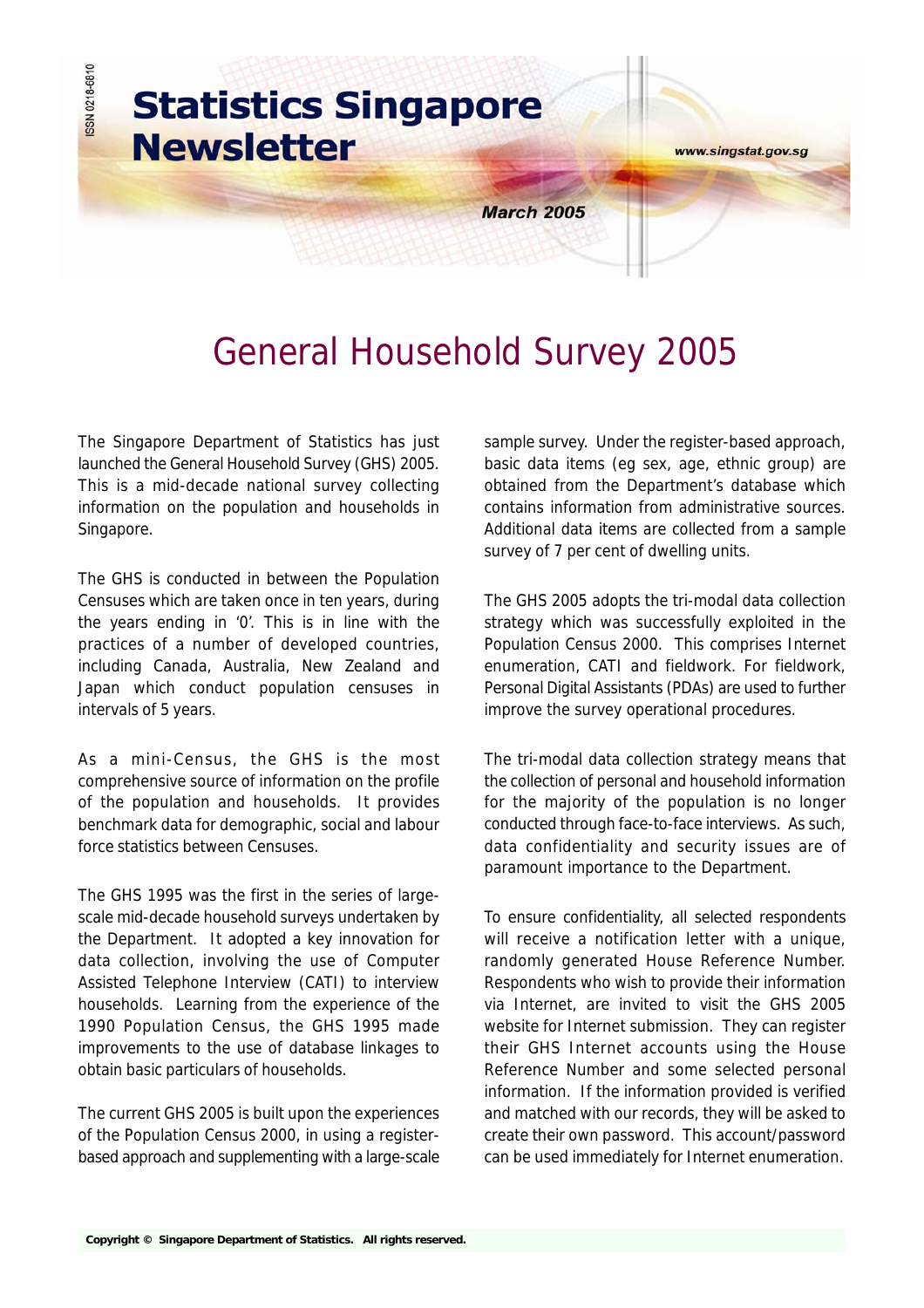For CATI, interviewers would quote the respondent's unique House Reference Number over the telephone to identify themselves as genuine GHS 2005 officers before proceeding with the interview. If there is any doubt over the identity of the CATI interviewers, households can call the GHS05 Hotline to verify their identity.

Each GHS 2005 field interviewer is issued with a Letter of Authorisation and Identification Badge as a form of authentication. Interviewers are instructed to display their identification badge prominently while on duty. They are also required to produce their identification badge and authorization letter for inspection upon request. Respondents can also call the GHS05 Hotline to verify the interviewer's identity.

The GHS is the second largest statistical project in Singapore after the Census and is considered to be an exercise of national importance. The success of the GHS 2005 depends critically on the full cooperation and support of the population of Singapore.

**GHS05 Hotline: 1800-8777-888 Email: singstat\_ghs@singstat.gov.sg**

### 2004 in Brief

**Singapore's population** reached a total size of 4.24 million in June 2004.

**Average life expectancy at birth** ... was 77 years for males and 81 years for females.

#### **Literacy rate**

was 97.3 per cent among males and 92.0 per cent among females.

**Home ownership rate**

... was 93.0 per cent.

**Labour force participation rate** ... was 75.6 per cent among males and 54.2 per cent among females.

**Per capita Gross National Income** ... was S\$41,513.

**Official foreign reserves** ... increased to S\$184 billion.

**Mobile phone subscribers** ... reached 911 per 1,000 population.

**Residential broadband subscribers** ... was 133 per 1,000 resident population.

**Crime rate** ... increased to 813 per 100,000 population. Change in 2004 (Year-on-Year)

**Unit Labour Cost Index** ... was 4.0 per cent lower.

**Consumer Price Index** ... increased by 1.7 per cent.

**Domestic Supply Price Index** ... rose by 5.2 per cent.

**Retail Sales Index** ... was 12.4 per cent higher.

**Catering Trade Index** ... was 4.2 per cent lower.

**Domestic Wholesale Trade Index** grew by 18.7 per cent.

**Foreign Wholesale Trade Index** ... rose by 24.6 per cent.

**Business Receipts Index** ... increased by 10.0 per cent.

**Industrial Production Index** ... rose by 13.9 per cent.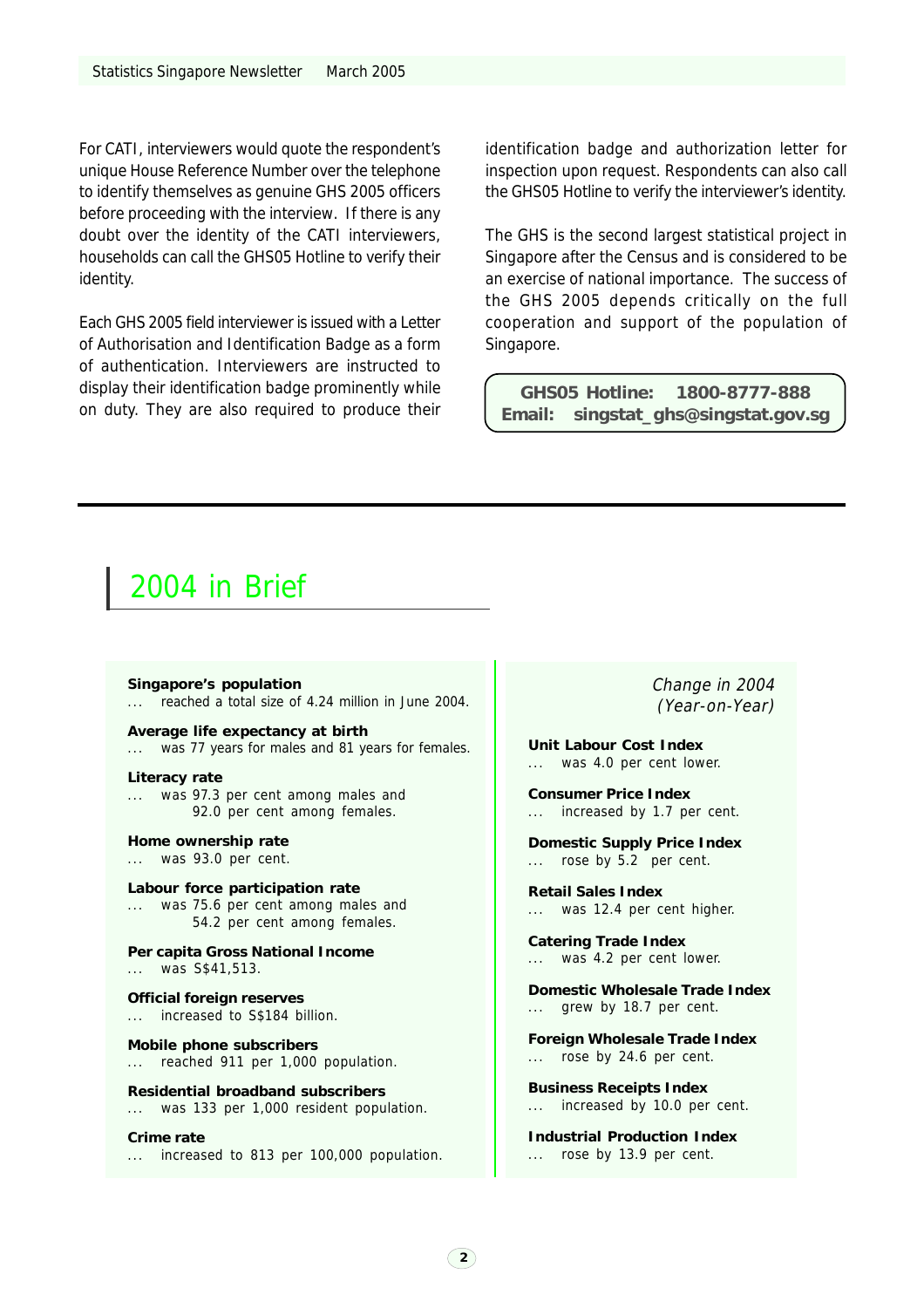# **Revision and Rebasing of the Consumer Price Index** (Base Year 2004 = 100)

By Miss Ng Mei Khee and Mrs Phang Ee Li Consumer Prices Section Singapore Department of Statistics

### **Introduction**

The Singapore Department of Statistics has completed the revision and rebasing of the Consumer Price Index (CPI). The new CPI series with base year 2004=100 was compiled based on the results of the eighth Household Expenditure Survey (HES) conducted between October 2002 and September 2003.

### **Coverage of CPI**

The CPI measures the change in the price of a fixed basket of goods and services commonly purchased by the majority of households over time. The types and specifications of the goods and services in the CPI basket as well as their quantities are kept constant at the base period. This ensures that any changes in the index reflect solely price changes over time.

Non-consumption expenditure such as transfers, income and property taxes, as well as purchase of house, shares or other financial assets are outside the scope of CPI.

### **Source Data for Updating CPI Weighting Pattern**

The weighting pattern of the CPI shows the relative importance of each item in the basket of goods and services. Consumers change their consumption patterns in response to a myriad of factors, including relative price changes, changes in real income and consumer preferences, availability of new items and outlets, etc. To reflect these changes, the CPI weighting pattern is updated once every five years based on the results of the quinquennial HES. The HES collects up-to-date data on the detailed consumption expenditure of private households.

Of the 6,069 households with two or more persons who were covered in the 2002/03 HES, the records of some 5,460 households were used to derive the weighting pattern for the 2004-based CPI. These households constituted the middle 90 per cent of all households by expenditure distribution. The remaining 10 per cent of the households in the two extreme ends were excluded as their consumption patterns differed significantly from the general households.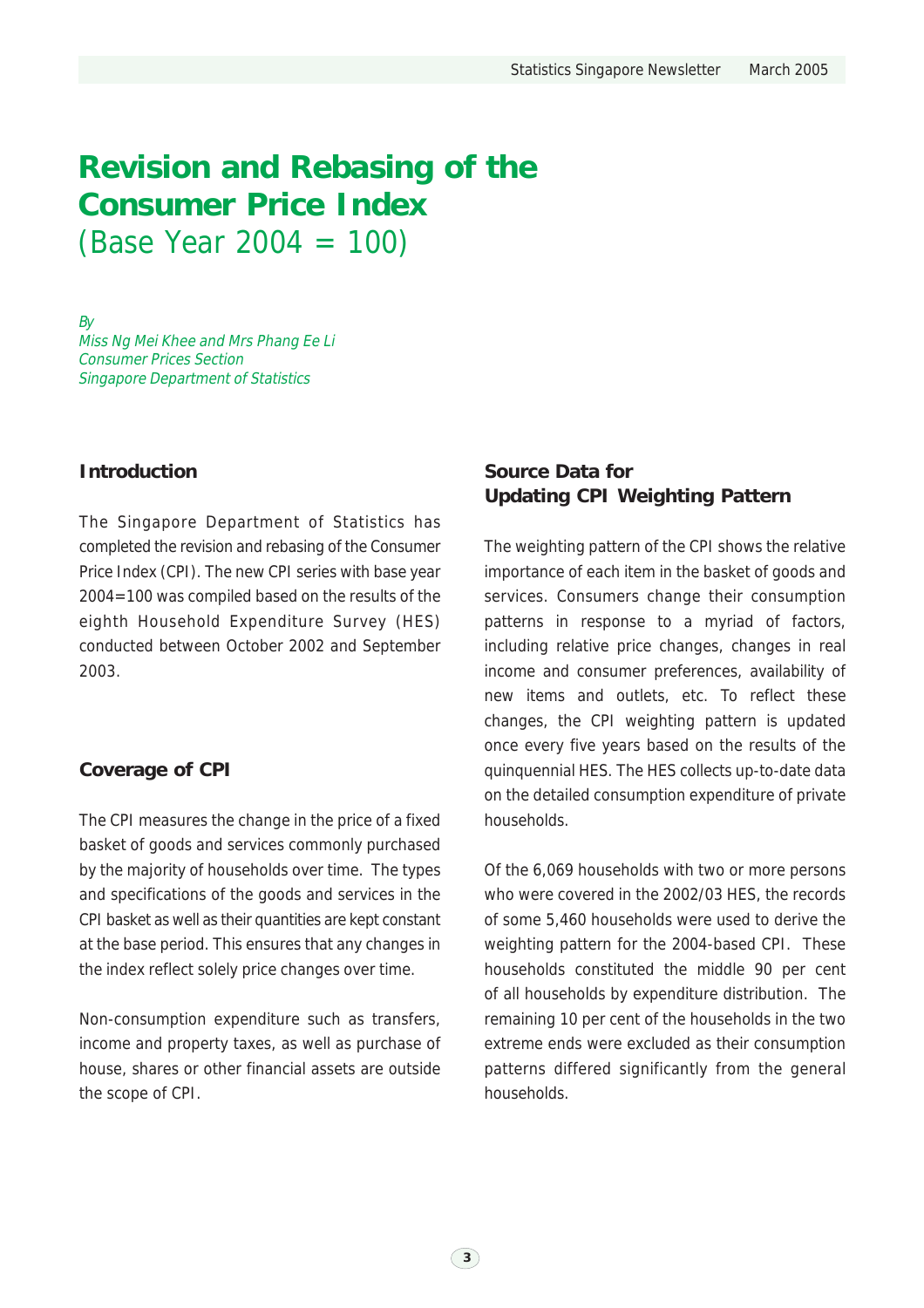### **The 2004-Based CPI Weighting Pattern**

The 2004-based CPI weighting pattern was compiled using the 2002/03 HES expenditure values and further updated to 2004 on account of price changes. Chart 1 shows the 1997/98-based and the 2004-based CPI weighting pattern.

There were significant changes in the weighting pattern. The weight for food fell by 5 percentage points, from 28 per cent in 1998 to 23 per cent in 2004. Nevertheless, it still accounted for the largest proportion of the total household expenditure.

Transport and communication overtook housing to become the second most important group, with its weight rising from 18 per cent in 1998 to 22 per cent in 2004. The higher share of transport and communication was due to greater spending on cars, petrol, MRT, bus and taxi fares (partly due to fare increases during the same period), mobile phone sets and call charges as well as internet subscriptions.

Housing ranked third, accounting for 21 per cent in 2004 compared with 23 per cent in 1998. The decline in its percentage share was attributed to lower expenditure on owner-occupied housing and household durables. Despite a significant shift to better housing among households, expenditure on owner-occupied housing declined as a result of lower imputed rentals for private housing. Prices of most consumer durables dropped, averaging some 8 per cent during 1998–2004.



### CHART 1 WEIGHTING PATTERN BY MAIN GROUP, 1998–2004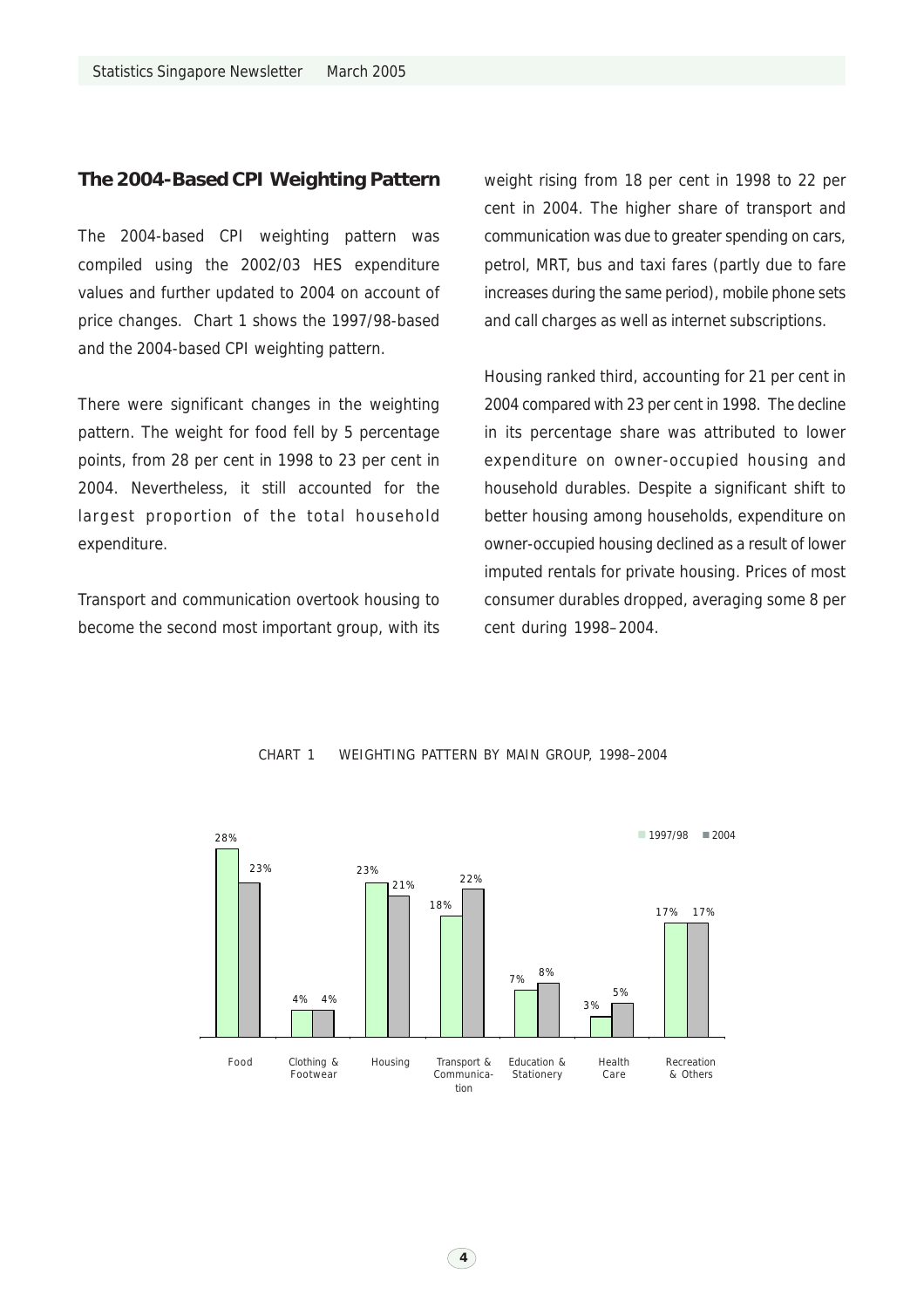Households spent relatively more on health care and education and stationery in 2004. The weight for health care rose by 2 percentage points to 5 per cent on account of greater spending on hospitalisation fees, specialized medical treatment and proprietary medicines. Specifically, the increased expenditure on specialised medical treatment reflected higher charges, as well as the rise in the outpatient attendance at public specialist outpatient clinics and the surge in the number of day surgeries during 1998–2003.

Education and stationery accounted for 8 per cent of the total share in 2004, slightly higher than the 7 per cent registered in 1998. The rise reflected an overall increase in the student enrolment and higher school fees at local educational institutions during the same period.

Recreation and others<sup>1</sup>, and clothing and footwear retained their shares at 17 per cent and 4 per cent respectively in the 2004-based CPI basket.

### **New Items/Outlets Included in the CPI Basket**

To reflect current consumption pattern, the CPI basket of goods and services and the sample of outlets have also been reviewed and updated. Items with relatively high weights and are representative as price indicators for similar items in the same category are included. For those items which are not selected, their weights have been distributed to the selected akin items accordingly.

For the 2004-based CPI basket, the number of items selected for pricing has been expanded to 5,170, from 4,940 in the 1997/98-based CPI basket. New items in the CPI basket include health screening packages, aromatherapy products, slimming products, spa treatment, medical insurance packages, festive goodies, electronic games, Personal Digital Assistant (PDA) etc. Correspondingly, obsolete items such as pager, car cassette player and rental of video tapes have been excluded.

The outlets selected for regular pricing are those commonly patronised by shoppers. The total number of outlets selected for regular pricing has been increased to 3,000 as compared with 2,410 for the 1997/98-based CPI. Some of the new outlets include private specialist clinics, cyber cafes, pubs and day rehabilitation centres.

### **Methodological Improvements/Issues**

### **Use of Geometric Mean Formula**

For the 2004-based CPI, DOS has adopted the geometric mean (GM) formula in the computation of elementary aggregate price indices, wherever applicable, in place of the arithmetic mean (AM). For higher levels of aggregation, the current

<sup>1</sup> Recreation and others include recreation and entertainment, alcoholic drinks and tobacco, personal care, domestic services, holiday expenses, etc.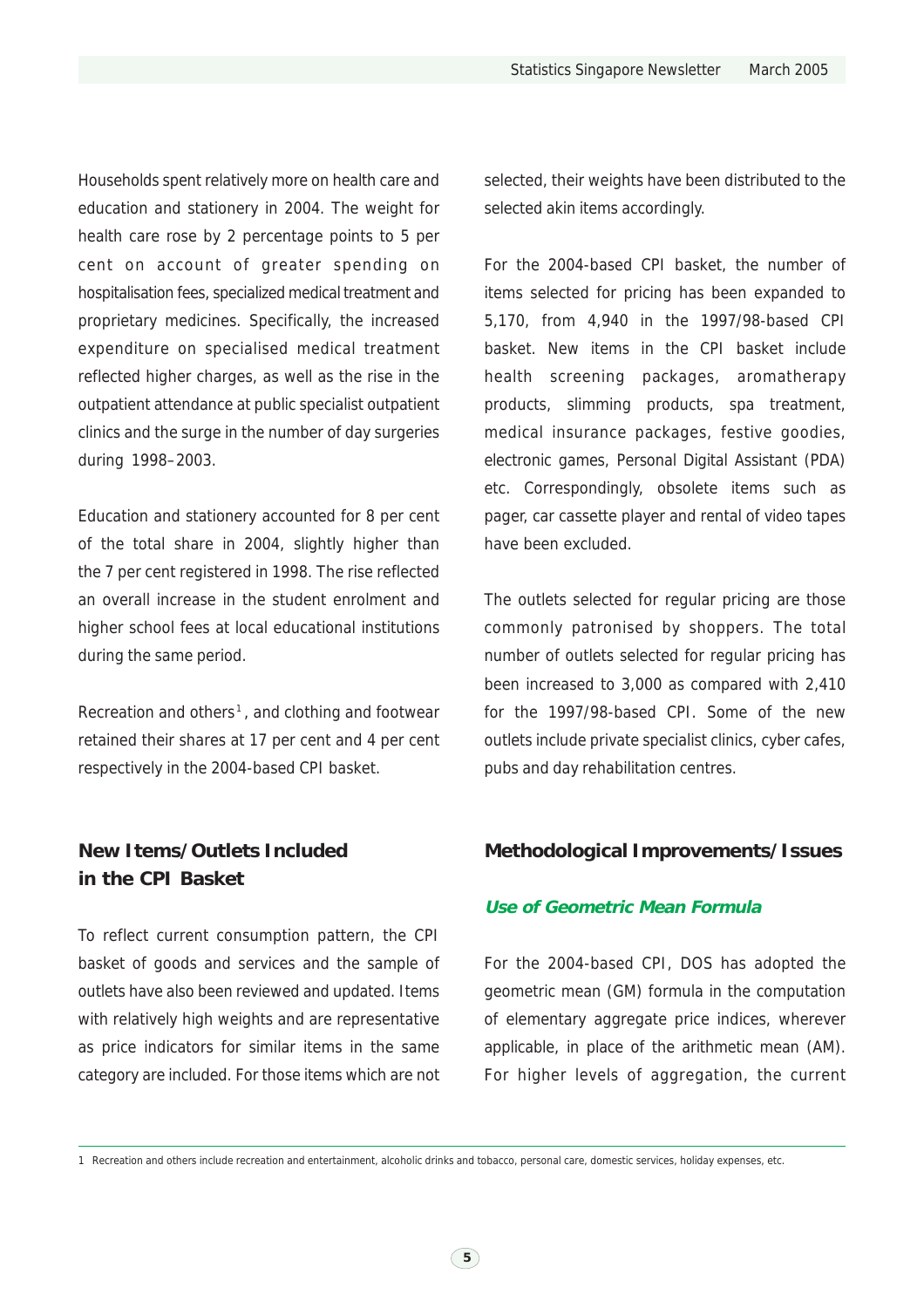Laspeyres AM formula is retained. The GM formula is one of the latest recommendations adopted by the 17th International Conference of Labour Statisticians (ICLS) in 2003.

The GM formula is mainly applied to those elementary items without specific weights. As this methodology takes into account the substitution effect between outlets and items for a particular good/service, it enhances the accuracy of the CPI. Countries such as the United States, Canada and Australia have also used this approach to combine selected individual price quotations at lower levels of aggregation. The adoption of the GM formula brings DOS in line with the latest international best-practice guidelines on the compilation of CPI.

### **Treatment of Owner-Occupied Accommodation in the CPI**

The treatment of owner-occupied accommodation is one of the most difficult issues faced by compilers of CPI. The purchase of a house is generally regarded as a capital investment rather than a consumption expenditure. As such, it would be more appropriate to measure the cost to the homeowner of utilising the flow of services provided by their homes. That is, the opportunity cost of occupying a dwelling instead of renting out.

Since 1977/78, DOS has adopted the internationally accepted rental equivalence method for the computation of owner-occupied accommodation index in the housing group. This method measures the shelter cost in terms of the expected rental the

owner would have to pay if he were a tenant of the premise. This value is termed as imputed rental. In Singapore's CPI, the Annual Assessed Value (AAV) which is defined as the annual equivalent of the gross rent at which the house is let out to the occupier, is used to track the imputed rental over time.

### **Linking of Historical Series**

To facilitate comparison of price changes over time, the historical CPI data series were linked to the 2004-based CPI data series at the new reference period (year 2004), ie a link factor was derived independently for each index series by taking the new index for the reference period (year 2004) divided by the corresponding index based on the 1997/98 base period. This allows for the recompilation of continuous historical data series associated with the new reference period while preserving the growth rates associated with previous base periods. However, the preservation of the growth rates for the component data series would result in a loss of additivity prior to the link period, that is, the weighted components of the linked data series prior to the link period would not necessarily add up to the total.

### **Comparison between 1997/98-Based and 2004-Based CPI**

A comparison of the CPI for January 2005 based on the 2004 weighting pattern with that based on the 1997/98 CPI basket is presented in Table 1.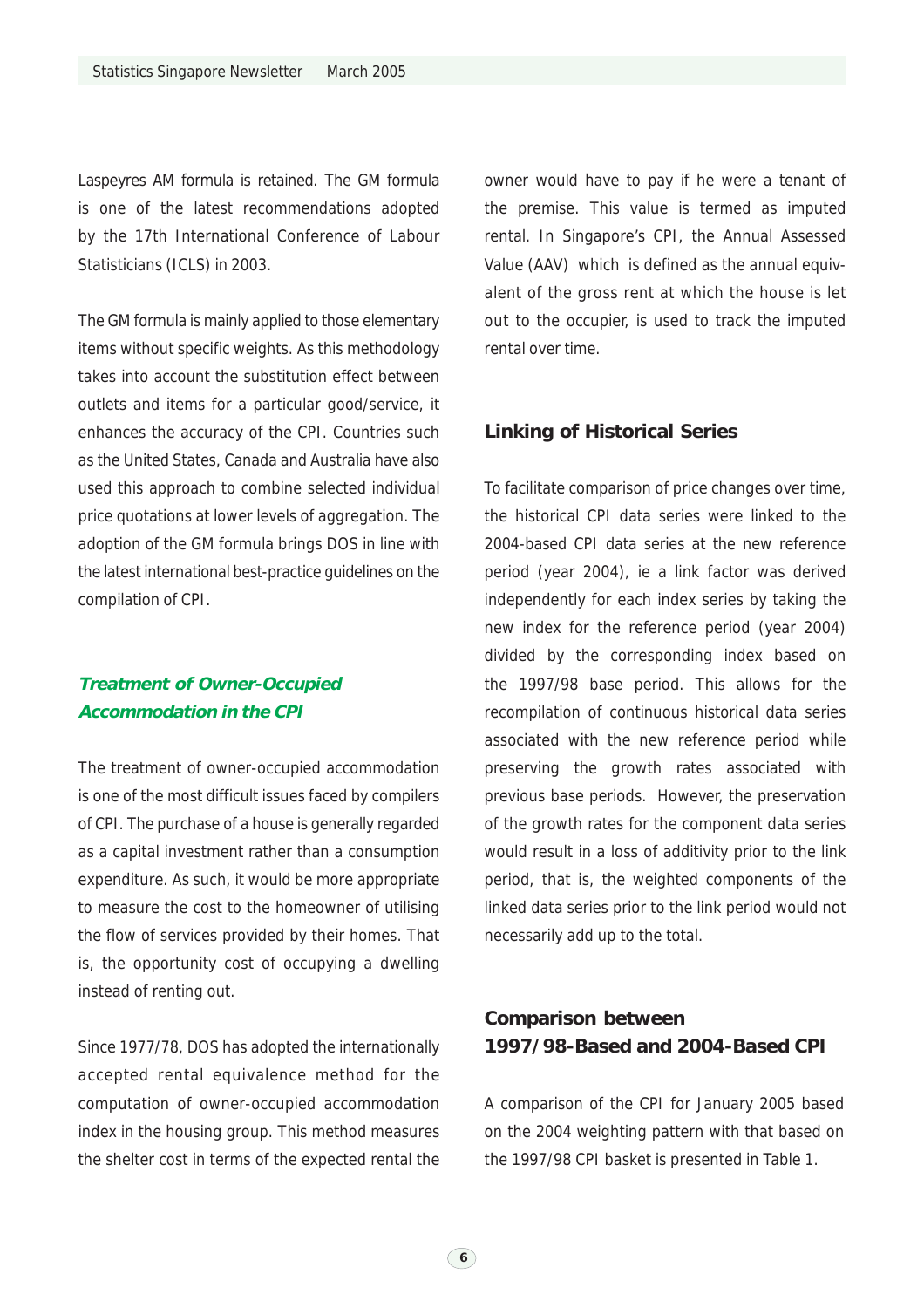| Main Group                                              | 1997/98-Based              | 2004-Based                 |
|---------------------------------------------------------|----------------------------|----------------------------|
| <b>All Items</b>                                        | 0.9                        | 0.4                        |
| Food<br>Non-Cooked Food<br>Cooked Food                  | 1.7<br>2.5<br>1.1          | 1.6<br>2.8<br>0.7          |
| Clothing & Footwear                                     | $-0.2$                     | $-0.9$                     |
| Housing                                                 | 0.8                        | 0.6                        |
| Transport & Communication<br>Transport<br>Communication | $-0.1$<br>$-0.1$<br>$-0.2$ | $-1.8$<br>$-2.2$<br>$-0.3$ |
| Education & Stationery                                  | 2.6                        | 2.4                        |
| Health Care                                             | 1.1                        | 0.4                        |
| Recreation & Others                                     | 0.1                        | 0.6                        |

### TABLE 1 PER CENT CHANGE IN CPI, JANUARY 2005 (Over Same Period of Previous Year)

Compared with a year ago, the 2004-based CPI for January 2005 rose by 0.4 per cent, lower than the corresponding 0.9 per cent for the 1997/98-based CPI. The lower growth rate in the 2004-based CPI is the result of significant changes in compositions of items between and within the expenditure groups and the associated price changes. Prices of many new items such as info-communication products and services, clothing and health care services experienced significant price decreases during the period.

### **Conclusion**

The 2004-based CPI series reflects the updated consumption pattern of private households, thus enhancing the relevance of the CPI as a measurement of consumer price changes. This new CPI series, commencing from January 2004, has been released in March 2005. The linked historical series are also made available to facilitate comparisons.

More details on the rebasing of the CPI are available in the Information Paper on "Revision and Rebasing of the Consumer Price Index (Base Year 2004 = 100)" posted at the Department's website at **http://www.singstat.gov.sg/papers/op/ip-e28.pdf**.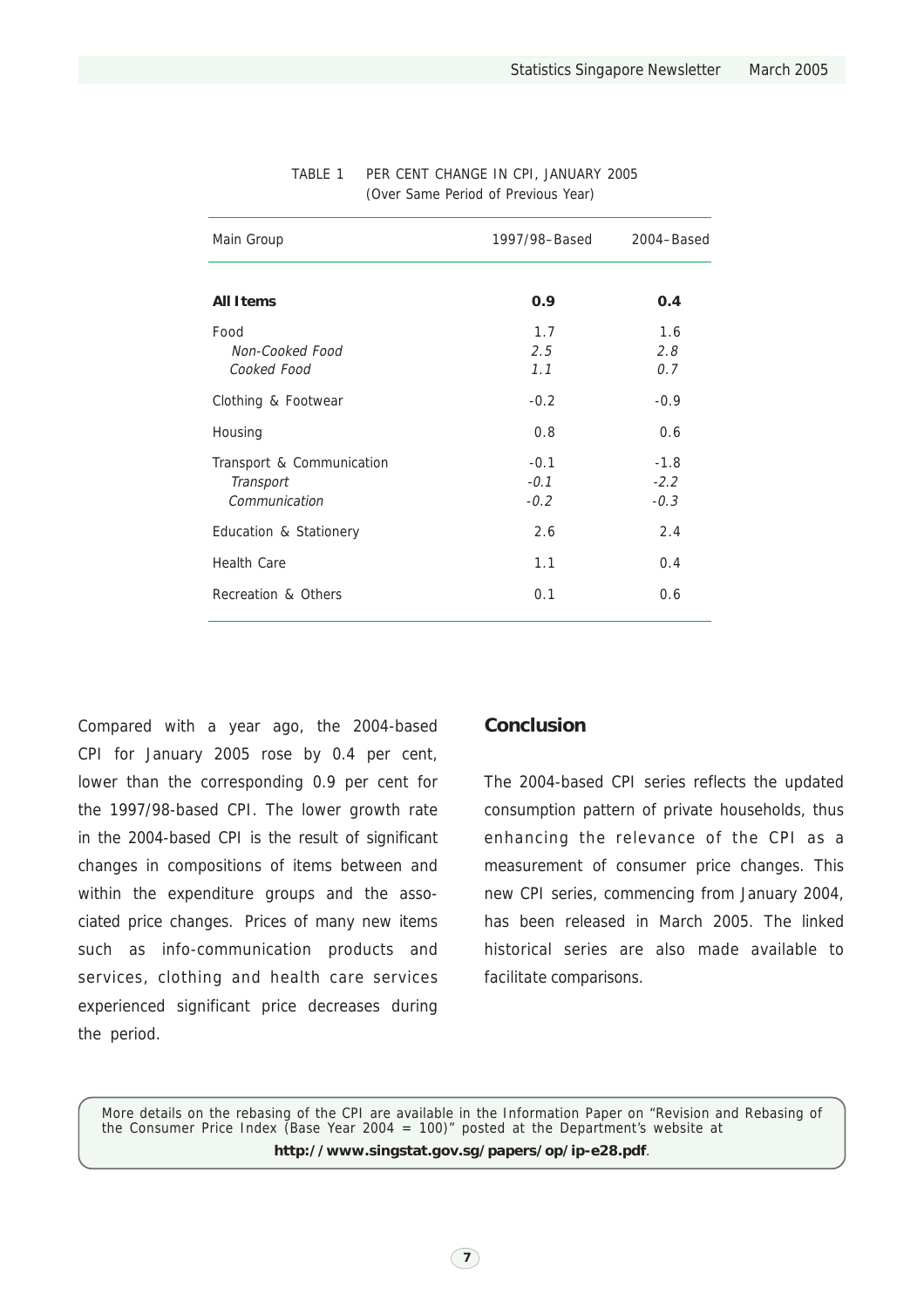### **Trends in the Domestic Supply Price Index, 1995–2004**

By

Miss Susanna Lee Hwee Siang Wholesale Prices Section Singapore Department of Statistics

### **Introduction**

The Domestic Supply Price Index (DSPI) measures the changes in the price level of goods manufactured locally or imports which are retained for use in the domestic economy. The DSPI is also an input based Producer Price Index (PPI) as it provides an indication of the price trends of goods used in the domestic economy.

The DSPI is compiled by combining the cif (covering insurance and freight) prices collected from importers together with the ex-factory prices collected from local manufacturers. The DSPI is a Laspeyres price index, compiled on the basis of a fixed basket of commodities in the base year. It is classified according to the Standard Industrial Trade Classification, Revision 3 (SITC, Rev 3).

### **Rebasing of the DSPI**

The series of DSPI was first compiled for the reference period 1974. The next revision exercise was for reference year 1985 and since then, the rebasing of the series has been carried out every five years. The basket of commodities and their relative weights were derived from the value of the total (external and local) supply of goods available in the domestic market in the base year period. The external supply and the local supply were represented respectively by retained imports and locally produced goods used in the domestic economy.

From 1995 to 1999, the DSPI was compiled based on the 1995 weighting pattern while the series from 2000 to 2004 were based on the 2000 weighting pattern. Chart 1 shows the weights of the DSPI for base years 1995 and 2000.



CHART 1 WEIGHTING PATTERN FOR DSPI, 1995 AND 2000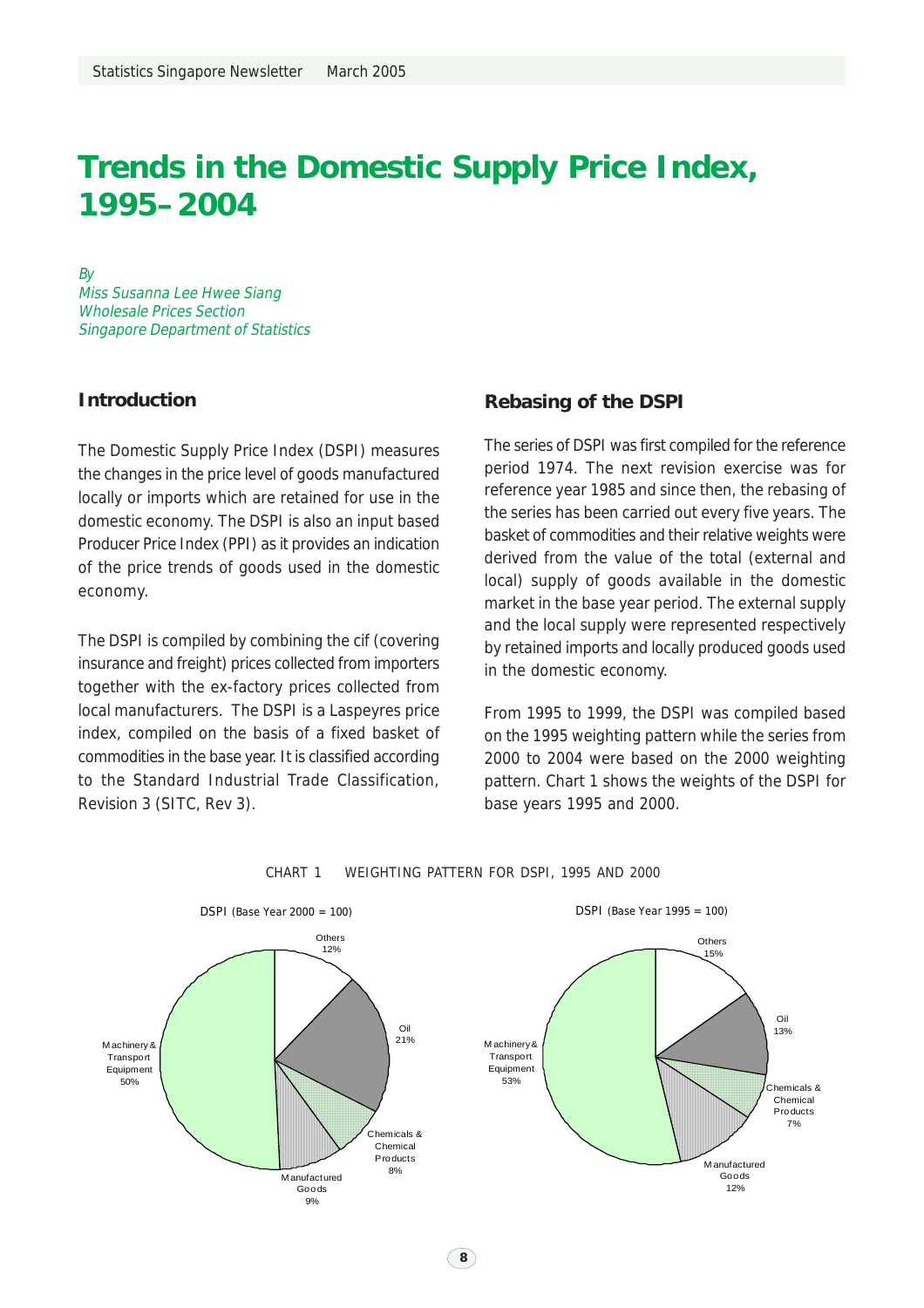The Machinery and Transport Equipment accounted for more than half of the total weightage for both periods. Oil ranked second followed by Manufactured Goods. Between 1995 and 2000, there was a shift towards higher relative share for Oil and Chemicals and Chemical Products with a corresponding lower relative share for Machinery and Transport Equipment and Manufactured Goods. This reflected the rapid pace of economic and industrial restructuring in Singapore, in particular the rising importance of the chemical industries.

The relative share of Oil increased from 13 per cent in 1995 to 21 per cent in 2000. The increase was due primarily to higher oil prices which almost doubled between 1995 and 2000. When oil prices trebled in the 1980's compared with the 1970's, oil accounted for a much higher weightage of 35 per cent in the 1985-based DSPI series versus 16 per cent for the 1974-based series.

### **Price Trends, 1995–2004**

### **Overall**

On a year-on-year comparison, the DSPI registered declines in five of the ten years, during 1996 to 1998, and 2001 to 2002 (see Table 1 and Chart 2). This period witnessed two economic recessions which had a significant impact on commodity prices, especially oil prices. During the years 1999 to 2000 and 2003 to 2004, the DSPI registered increases, led mainly by higher oil prices.

|                                          |        |        |                          |              |        |                |              |        |        |        | Per Cent                                      |
|------------------------------------------|--------|--------|--------------------------|--------------|--------|----------------|--------------|--------|--------|--------|-----------------------------------------------|
| Commodity Section                        | 1995   | 1996   | 1997                     | 1998         | 1999   | 2000           | 2001         | 2002   | 2003   | 2004   | Average<br>Annual Increase<br>$(1995 - 2004)$ |
| Overall                                  | ٠      | $-3.0$ |                          | $-4.0 -3.2$  | 2.1    |                | $10.1 - 1.7$ | $-3.2$ | 2.0    | 5.2    | 0.4                                           |
| Oil                                      | 2.2    | 12.0   |                          | $1.2 - 21.5$ | 31.1   |                | $55.8 - 9.2$ | $-0.2$ | 15.9   | 19.1   | 9.6                                           |
| <b>Non-Oil</b>                           | $-0.4$ | $-5.2$ | $-4.9$                   | 0.1          | $-2.1$ | 1.3            | 0.3          | $-3.9$ | $-1.4$ | 1.1    | $-1.7$                                        |
| Food                                     | 1.3    | 1.9    | 1.1                      | 2.1          | 0.2    | $-2.0$         | 1.1          | $-2.1$ | 2.5    | 5.0    | 1.1                                           |
| Beverages & Tobacco                      | $-0.1$ | 1.7    | $\overline{\phantom{a}}$ | 3.5          | $-0.8$ | 0.6            | 2.0          | 1.6    | 4.0    | 1.6    | 1.6                                           |
| <b>Crude Materials</b>                   | 5.0    | 2.0    | $-1.2$                   | $-9.2$       | $-8.5$ | 3.2            | $-0.3$       | $-2.2$ | 1.3    | 7.6    | $-0.9$                                        |
| Animal & Vegetable Oils & Fats           | 10.3   | $-8.4$ | $-0.2$                   | 14.8         | $-9.0$ | $-15.3 - 10.5$ |              | 21.3   | 7.0    | 7.0    | $\overline{\phantom{a}}$                      |
| <b>Chemicals &amp; Chemical Products</b> | 1.0    | $-5.6$ | $-1.4$                   | $-1.8$       | 3.0    | 6.0            | $-3.0$       | $-2.8$ | 3.8    | 12.1   | 1.0                                           |
| <b>Manufactured Goods</b>                | 3.7    | $-1.6$ | $-1.9$                   | $-0.9$       | $-4.4$ | $2.2^{\circ}$  | $-3.6$       | $-2.1$ | 3.2    | 11.9   | 0.2                                           |
| Machinery & Transport Equipment          | $-3.4$ | $-6.8$ | $-7.2$                   | 0.7          | $-2.4$ | 0.9            | 1.3          | $-5.1$ | $-3.6$ | $-2.9$ | $-2.8$                                        |
| Miscellaneous Manufactures               | 1.2    | $-3.8$ | $-1.9$                   | $-0.7$       | $-1.0$ | 0.3            | 1.4          | $-0.8$ | 0.3    | 0.6    | $-0.6$                                        |

TABLE 1 YEAR-ON-YEAR CHANGES OF DSPI BY COMMODITY SECTION (Base Year 2000 = 100)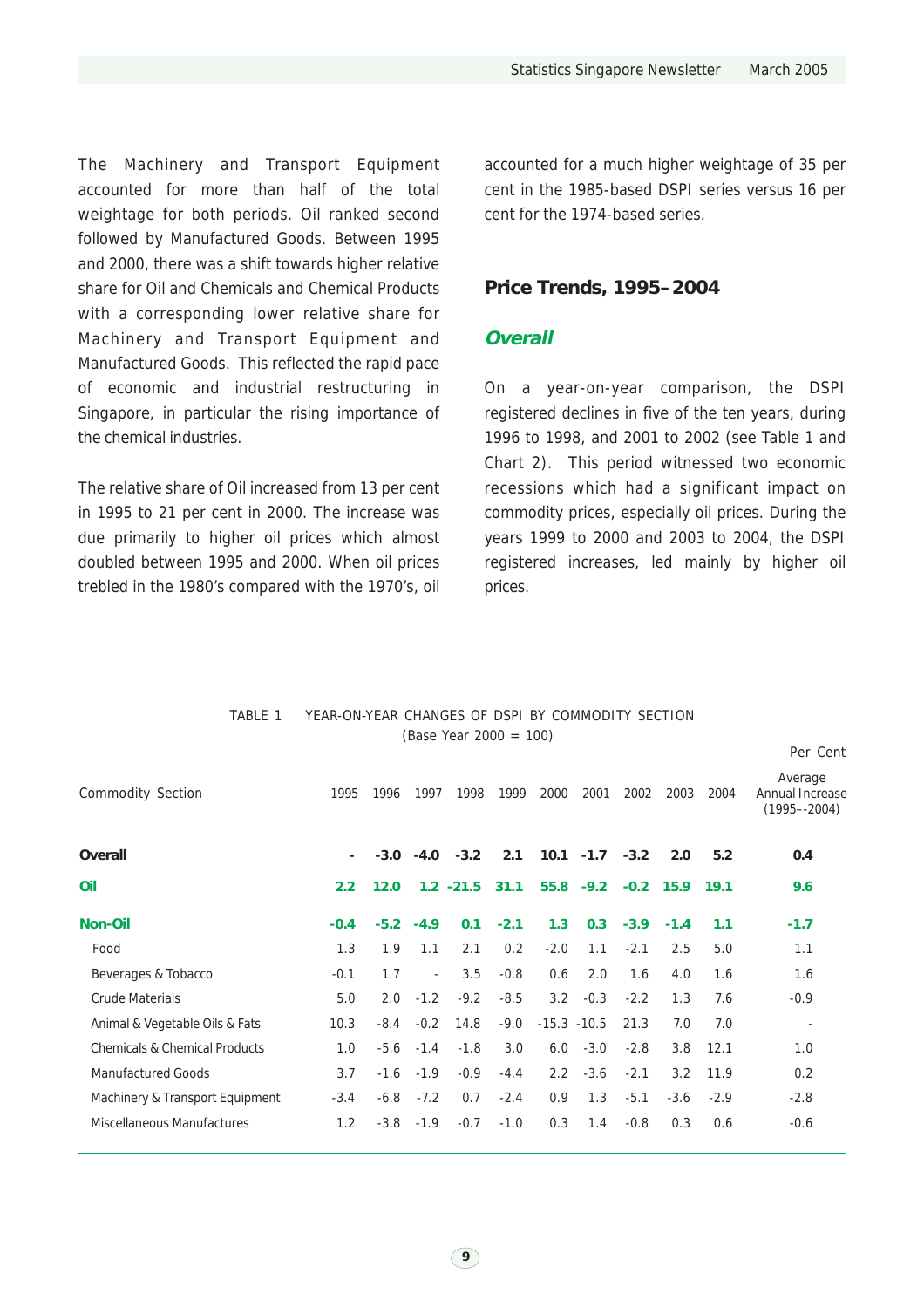



CHART 2B YEAR-ON-YEAR CHANGE



### **Oil DSPI**

The Oil DSPI which comprised mainly of crude petroleum imports and locally refined petroleum derivatives (eg fuel oils, diesel fuel and kerosene) exhibited great volatility in some years. The Oil DSPI fluctuated sharply from a trough of -22 per cent in 1998 to a peak of 56 per cent in 2000. The volatility of the Oil DSPI throughout the period 1995–2004 had a significant impact on the Overall DSPI as it accounted for between 13 and 21 percent of the DSPI's weighting basket.

At the height of the Asian Financial Crisis in 1998, Oil DSPI plunged by 22 per cent. In the following years, as Asian economies recovered from the Asian Financial Crisis, world demand for oil increased strongly and coupled with OPEC oil production cutbacks and low oil stock levels, the Oil DSPI rebounded sharply by 31 per cent in 1999 and further by 56 per cent in 2000.

During 2001, the economic slowdown in the United States, which was exacerbated by the September 11, 2001 terrorist attacks, caused fears of a sharper worldwide economic downturn. Consequently, the Oil DSPI fell by 9.2 per cent. The year 2001 also saw our Gross Domestic Product (GDP) declining by 2.4 per cent.

The US-led invasion of Iraq in March 2003 as well as rising tension in the Middle-East led to an increase in global demand for crude petroleum. As a result, Oil DSPI increased by 16 per cent in 2003 and again by 19 per cent in 2004.

### **Non-Oil DSPI**

The Non-Oil DSPI was less volatile compared to the Oil DSPI. It moved within a relatively narrow band of -5.2 per cent to 1.3 per cent over the period 1995 to 2004.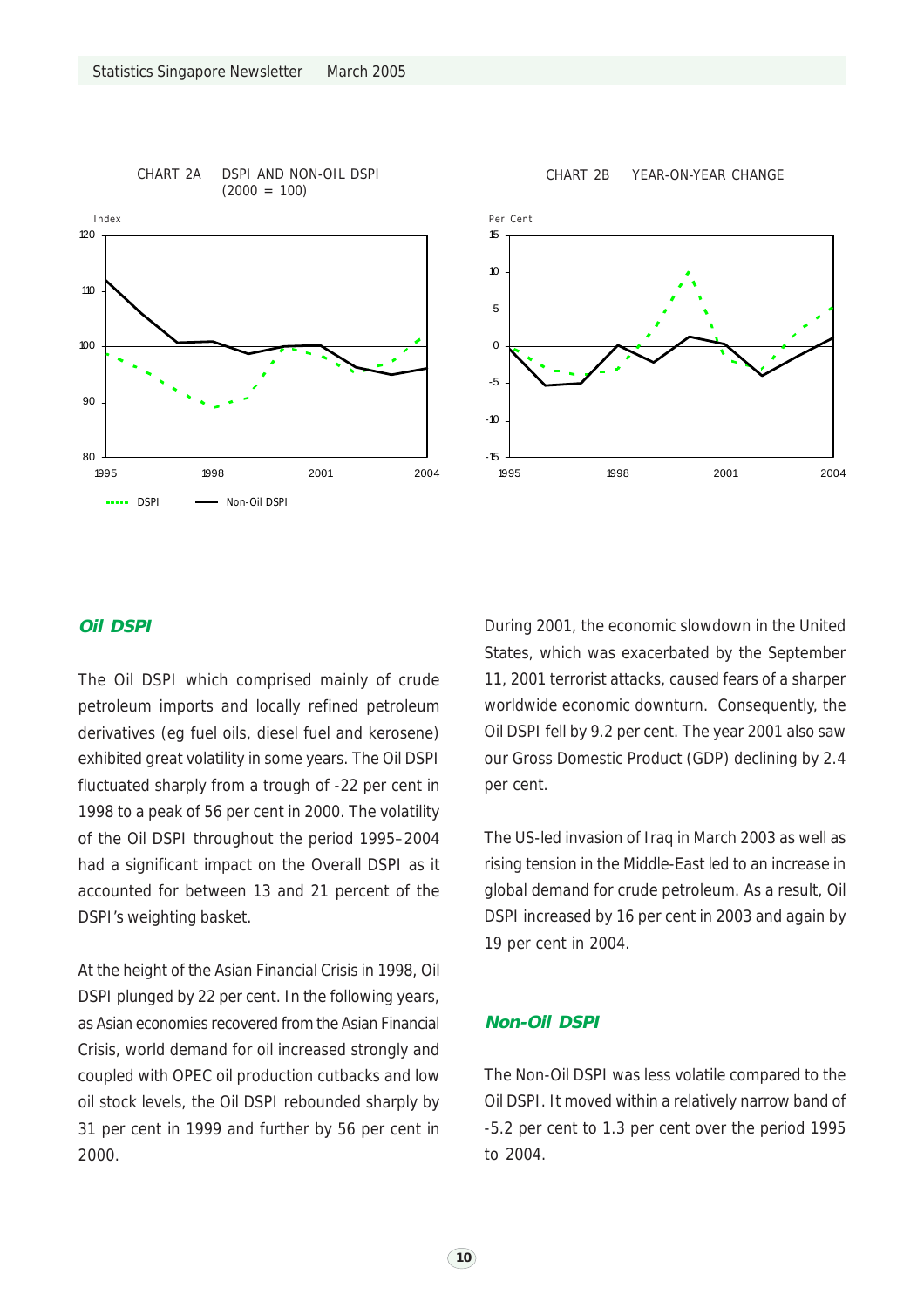The Machinery and Transport Equipment sub-index which accounted for about two-thirds of the Non-Oil DSPI, dominated the movements of the Non-Oil DSPI. During 1995 to 2003, the Machinery and Transport Equipment sub-index moved in the same direction and tracked quite closely the Non-Oil DSPI except 2004 (Chart 3). The sub-index monitors the price trends of mainly information and communication technology (ICT)-related products such as integrated circuits, microcomputers, printed circuits, disk drives, etc. As many electronic products experienced rapid technological changes, prices of electronic products generally declined over time. As a result, during

CHART 3A DSPI OF SELECTED COMMODITY SECTIONS  $(2000 = 100)$ 



### Transport Equipment sub-index posted an average decline of 2.9 per cent, compared to the Manufactured Goods and Chemicals and Chemical Products sub-indices which registered average gains of 0.7 per cent and 1.1 per cent respectively.

the period 1995 to 2004, the Machinery and

In 2004, the Non-Oil DSPI rose by 1.1 per cent as increases in Chemicals and Chemical Products (12.1 per cent), Manufactured Goods (11.9 per cent) and other Non-Oil sub-indices more than offset the 2.9 per cent decline in the Machinery and Transport Equipment sub-index.

### CHART 3B YEAR-ON-YEAR CHANGE

### **Conclusion**

The DSPI tracks the price changes of goods used in the domestic economy. Over the period from 1995

to 2000, the greater volatility of the Oil DSPI in comparison to the Non-Oil DSPI had exerted a significant impact on the overall DSPI vis-à-vis the Non-Oil DSPI.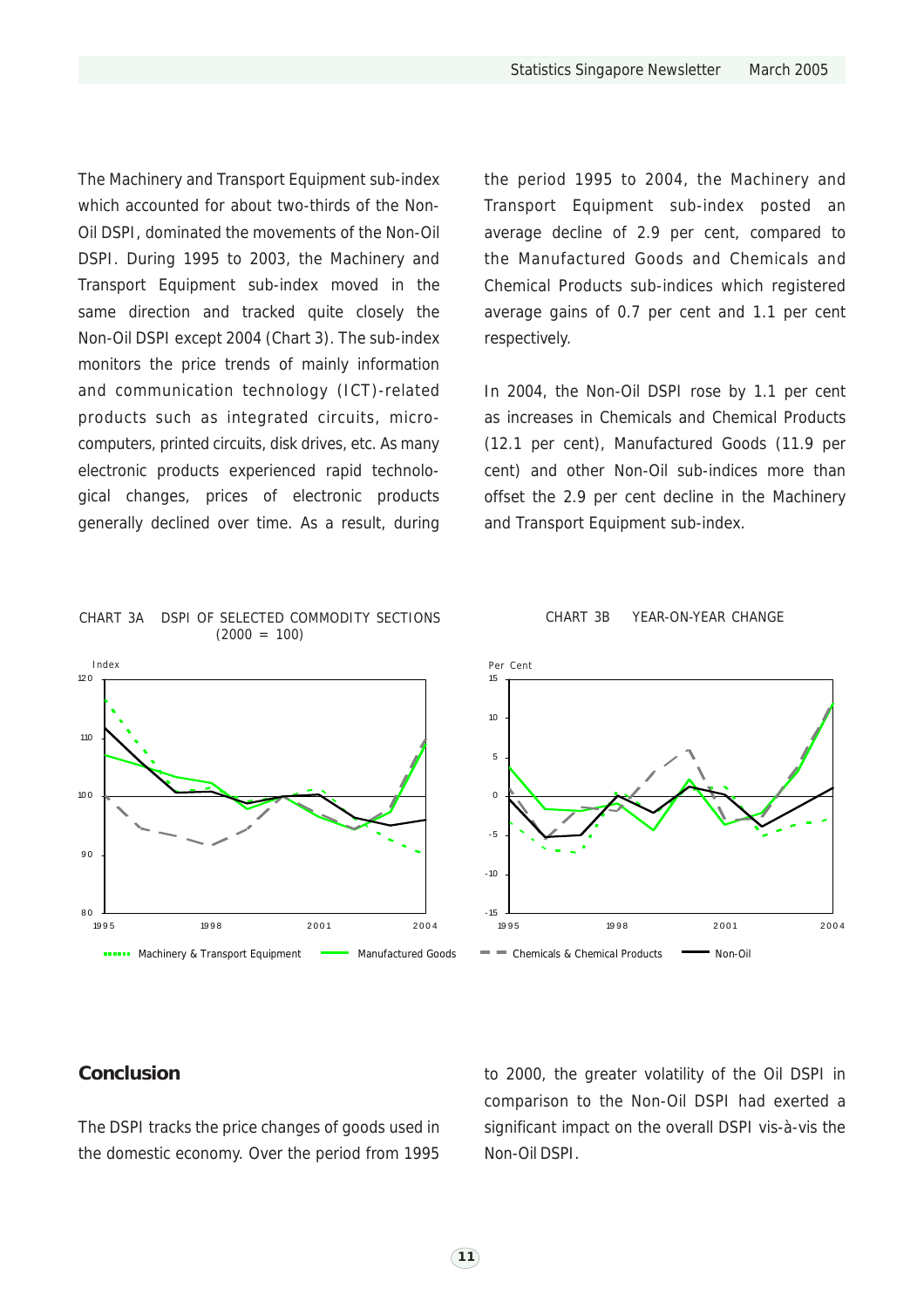# Singapore Standard Industrial Classification 2005

### **Introduction**

The Singapore Department of Statistics has just released the Singapore Standard Industrial Classification (SSIC) 2005. The SSIC 2005 is the ninth and latest edition. It adopts the basic framework of the International Standard Industrial Classification (ISIC) Revision 4, the draft version of which was released in May 2004, with the necessary modifications to meet national requirements while providing for international comparability of data. It replaces the SSIC 2000 which was based on ISIC Revision 3.

The SSIC is designed for use in statistical surveys and administrative records requiring classification of economic activities. It is also used in the presentation of a wide range of statistics, including national income, production, as well as demographic, social and labour statistics.

### **Comparison with the SSIC 2000**

The main changes between the SSIC 2000 and SSIC 2005 are as follows :

- The number of sections has increased to 22 in SSIC 2005 from 18 in SSIC 2000.
- $\bullet$  The two sections of 'Agriculture and Forestry' and 'Fishing' have been merged and renamed as 'Agriculture and Fishing'.
- A new section consolidating all environmentrelated activities has been created, namely

'Water Supply, Sewerage and Waste Management'.

- Another new section 'Information and Communications' has also been created, encompassing the following info-comm activities which were previously classified in different sections in SSIC 2000 –
	- Publishing
	- Telecommunications and broadcasting
	- IT services
	- Motion picture, TV and radio activities
	- Libraries, news agencies and other information services
- ◆ The section on 'Real Estate, Renting and Business Activities' in SSIC 2000 has been divided into three sections in SSIC 2005 to reflect better the variety and heterogeneity of services, namely –
	- Real Estate, Rental and Leasing Activities
	- Professional, Scientific and Technical Activities
	- Administrative and Support Service Activities
- Another section on 'Other Community, Social and Personal Service Activities' has been divided into the following two sections namely –
	- Arts, Entertainment and Recreation
	- Other Service Activities

A comparison of the sections in SSIC 2005 and SSIC 2000 is shown in Table 1.

 $(12)$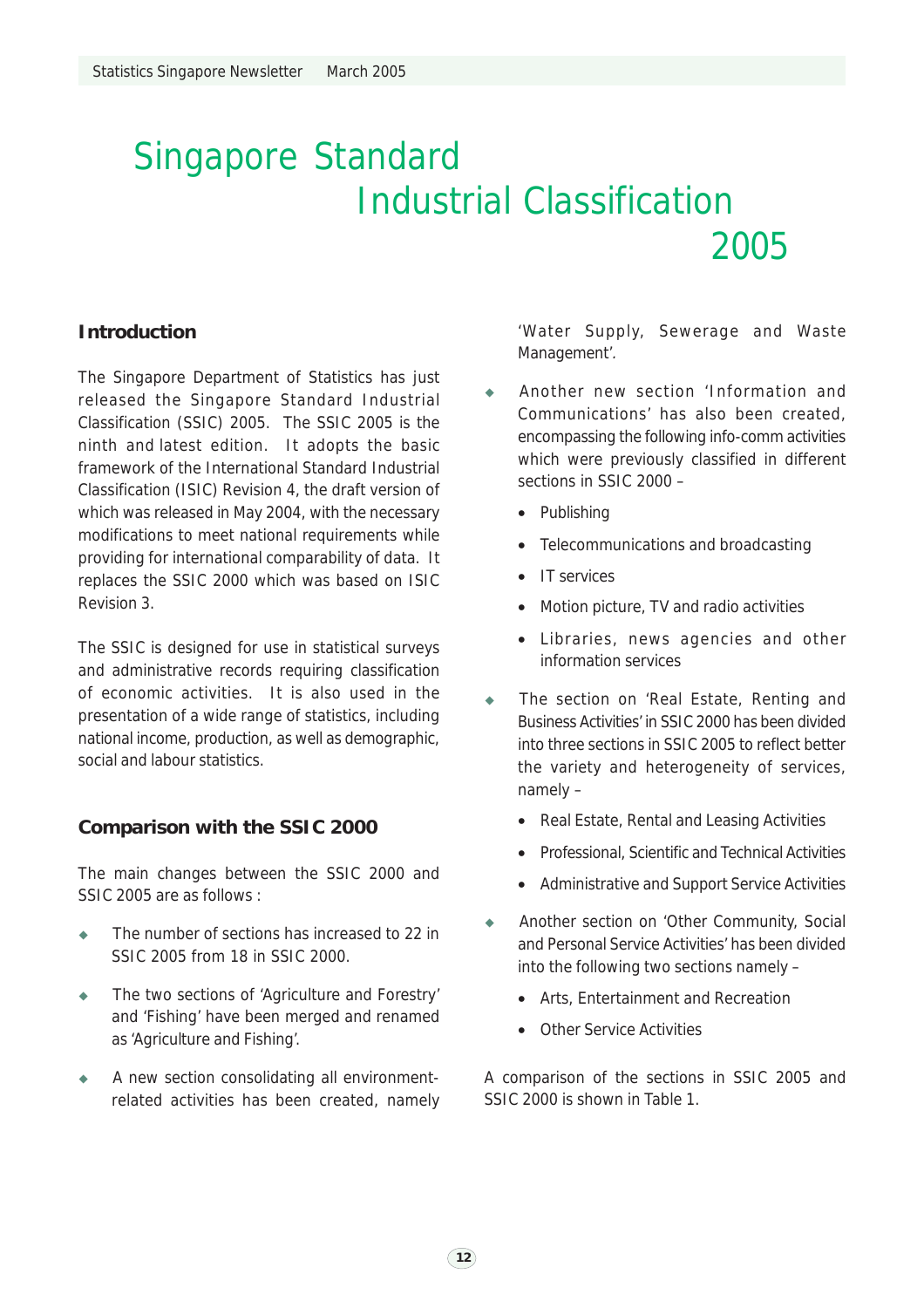### TABLE 1 COMPARISON OF SECTIONS IN SSIC 2005 AND SSIC 2000

|             | <b>SSIC 2005</b>                                                                                                                                 |              | <b>SSIC 2000</b>                                                                                                                                                   |
|-------------|--------------------------------------------------------------------------------------------------------------------------------------------------|--------------|--------------------------------------------------------------------------------------------------------------------------------------------------------------------|
| Α           | Agriculture and Fishing                                                                                                                          | A<br>B       | Agriculture and Forestry<br>Fishing                                                                                                                                |
| Β           | Mining and Quarrying                                                                                                                             | C            | Mining and Quarrying                                                                                                                                               |
| С           | Manufacturing                                                                                                                                    | D            | Manufacturing                                                                                                                                                      |
| D<br>Ε      | Electricity and Gas Supply<br>Water Supply, Sewerage and Waste Management                                                                        | Ε            | Electricity, Gas and Water Supply                                                                                                                                  |
| F           | Construction                                                                                                                                     | F            | Construction                                                                                                                                                       |
| G           | Wholesale and Retail Trade                                                                                                                       | G            | Wholesale and Retail Trade                                                                                                                                         |
| Н           | Transport and Storage                                                                                                                            | $\mathbf{I}$ | Transport, Storage and Communications                                                                                                                              |
| J           | Hotels and Restaurants                                                                                                                           | H.           | <b>Hotels and Restaurants</b>                                                                                                                                      |
| K           | Information and Communications                                                                                                                   |              | Parts of Section I (telecommunications, broadcasting),<br>K (IT services, publishing, news agencies) and<br>O (motion picture, TV and radio activities, libraries) |
| L           | <b>Financial and Insurance Activities</b>                                                                                                        | J            | <b>Financial Intermediation</b>                                                                                                                                    |
| M<br>N<br>O | Real Estate, Rental and Leasing Activities<br>Professional, Scientific and Technical Activities<br>Administrative and Support Service Activities | К            | Real Estate, Renting and Business Activities                                                                                                                       |
| P           | Education                                                                                                                                        | M            | Education                                                                                                                                                          |
| Q           | <b>Health and Social Work</b>                                                                                                                    | N.           | Health and Social Work                                                                                                                                             |
| R           | Arts, Entertainment and Recreation                                                                                                               | 0            | Other Community, Social and Personal Service Activities<br>including Repair of Vehicles                                                                            |
| S           | <b>Other Service Activities</b>                                                                                                                  |              |                                                                                                                                                                    |
| Τ           | Public Administration and Defence                                                                                                                | $\mathsf L$  | Public Administration and Defence                                                                                                                                  |
| U           | Domestic Work Activities                                                                                                                         | P            | Domestic Work Activities                                                                                                                                           |
| V           | Extra-Territorial Organisations and Bodies                                                                                                       | Q            | Extra-Territorial Organisations and Bodies                                                                                                                         |
| W           | Activities Not Adequately Defined                                                                                                                | R            | Activities Not Adequately Defined                                                                                                                                  |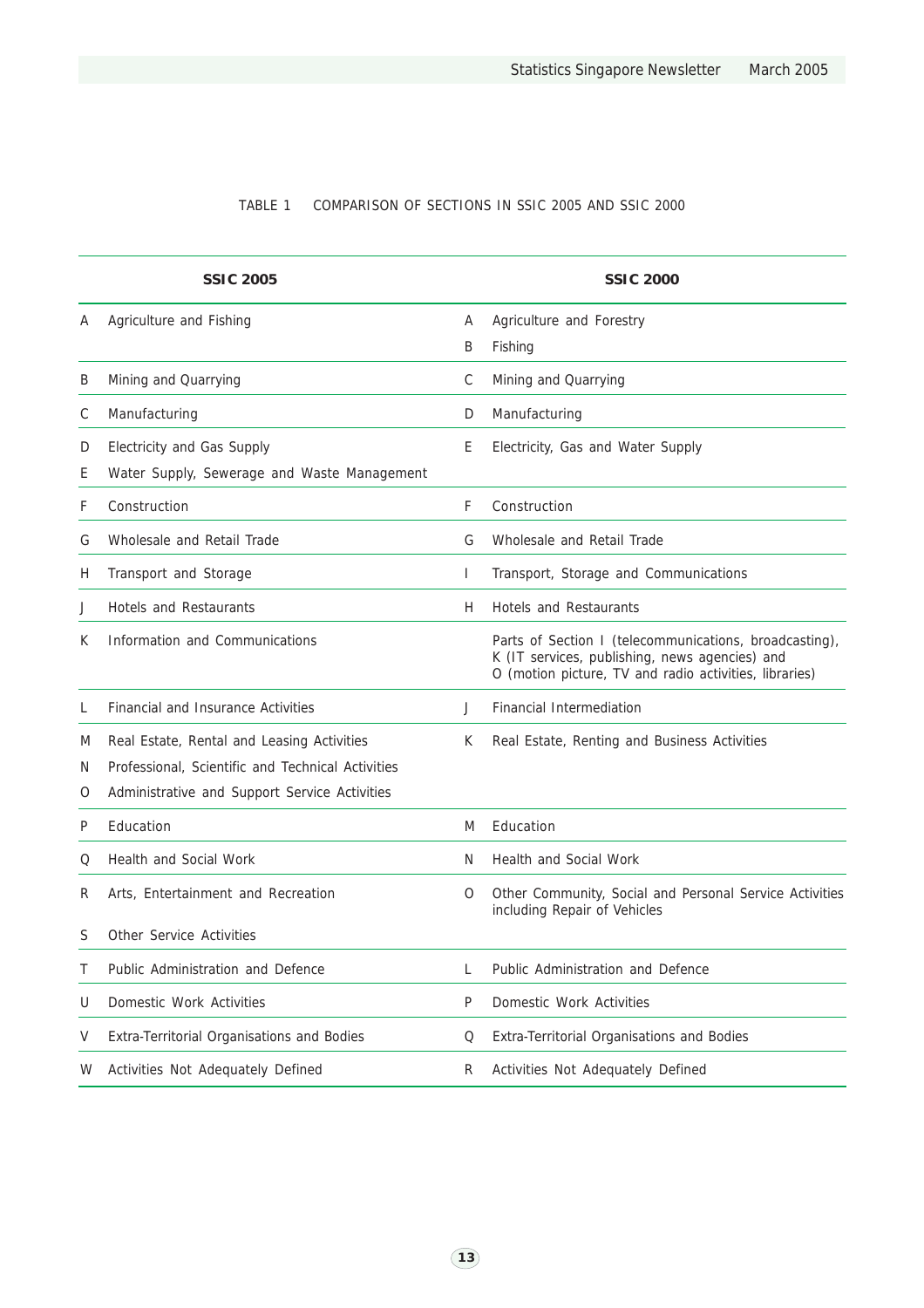The number of divisions has also increased, due partly to the increase in the number of sections. The new divisions are shown below :

| <b>Section</b>       |                                                             |    | <b>Division</b>                                                                       |  |  |  |
|----------------------|-------------------------------------------------------------|----|---------------------------------------------------------------------------------------|--|--|--|
| Section C            | Manufacturing                                               | 15 | Manufacture of Food Products                                                          |  |  |  |
|                      |                                                             | 16 | Manufacture of Beverages                                                              |  |  |  |
|                      |                                                             | 26 | Manufacture of Pharmaceutical and<br><b>Biological Products</b>                       |  |  |  |
| Section H            | Transport and Storage                                       | 56 | Post and Courier Activities                                                           |  |  |  |
| Section K            | Information and Communication                               | 60 | Publishing Activities                                                                 |  |  |  |
|                      |                                                             | 61 | Motion Picture, Radio, Television, Sound<br>Recording and Broadcasting Activities     |  |  |  |
|                      |                                                             | 62 | Telecommunications                                                                    |  |  |  |
| Section <sub>N</sub> | Professional, Scientific and<br><b>Technical Activities</b> | 73 | Legal, Accounting, Management and<br>Management Consultancy Activities                |  |  |  |
|                      |                                                             | 74 | Architectural and Engineering Activities;<br>Technical Testing and Analysis           |  |  |  |
|                      |                                                             | 76 | Other Professional, Scientific and Technical<br><b>Activities</b>                     |  |  |  |
| Section O            | Administrative and<br>Support Service Activities            | 78 | Administrative and Support Service Activities                                         |  |  |  |
| Section O            | Health and Social Work                                      | 85 | <b>Health Activities</b>                                                              |  |  |  |
|                      |                                                             | 86 | Social and Community Activities                                                       |  |  |  |
| Section <sub>S</sub> | Other Service Activities                                    | 92 | Repair and Maintenance of Vehicles, Office<br>Equipment, Personal and Household Goods |  |  |  |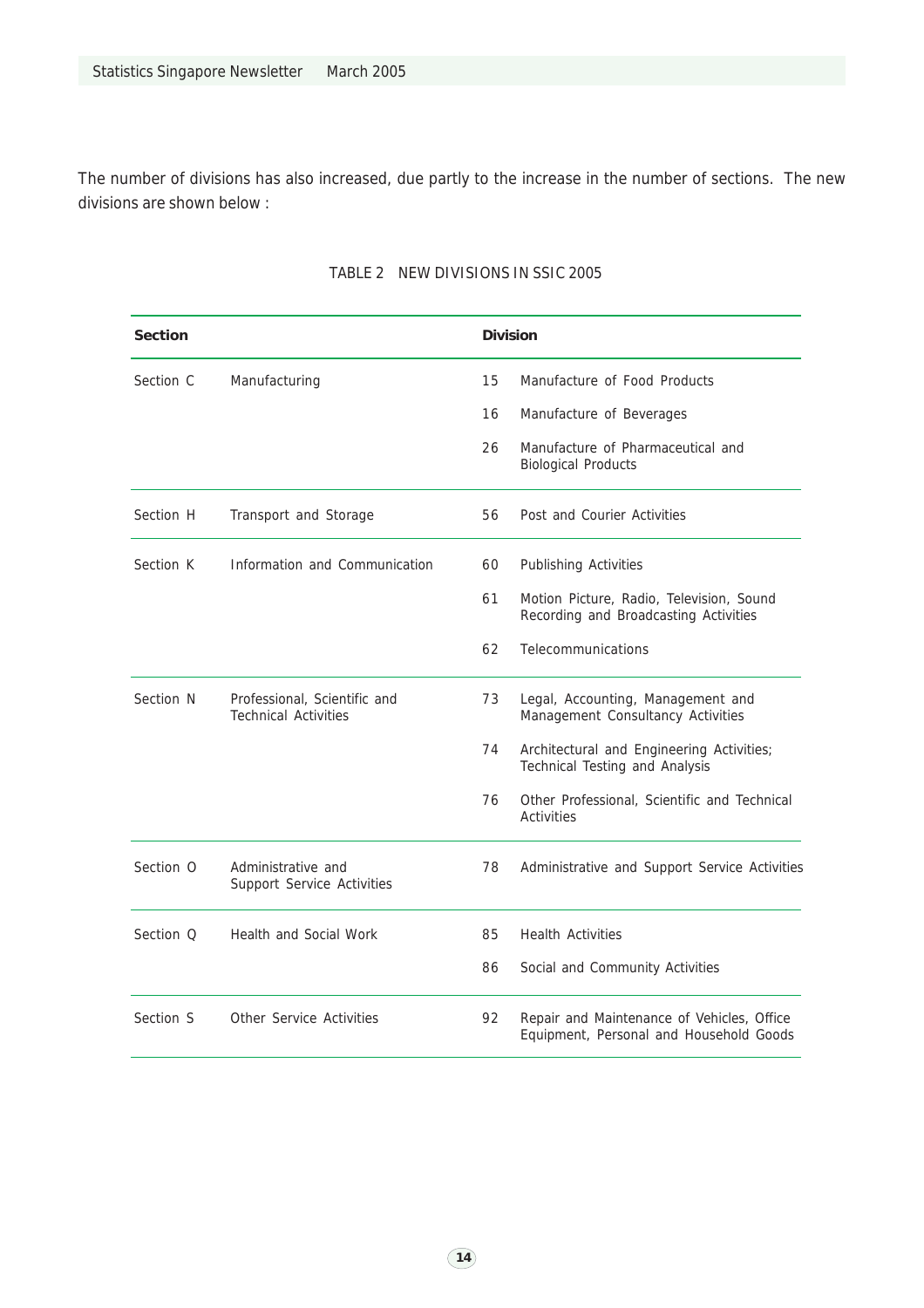At the more detailed level, a number of new fivedigit codes have been introduced for new industries as well as existing ones which have become significant but which were subsumed in one code with other industries previously. Some examples are listed below :

- Manufacture of photographic film, paper, plate and chemicals; petroleum lubricating oil, epoxy moulding compounds, ultrapure electronic chemicals; petroleum refineries and colour separation services in Section C - Manufacturing.
- Generation and transmission, distribution and sale of electricity in Section D - Electricity and Gas Supply.
- Wholesale and retail of computer and electronic games, musical instruments and scores in Section G - Wholesale and Retail Trade.
- Web search portals, development and publishing of computer games, sound recording production and distribution in Section K - Information and Communications.
- Leasing of non-financial intangible assets (eg patents, trademarks), arbitration services, landscape design and architecture, and furniture design in Section N - Professional, Scientific and Technical Activities.
- Maid agencies, executive search services, management of human resources functions and office administrative services on a fee or contract basis in Section O - Administrative and Support Service Activities.

Insignificant industries like growing of tobacco, rubber and coconut; retail of firewood and charcoal, Turkish baths and processing of nuclear fuel were either consolidated or deleted.

The Singapore Standard Industrial Classification (SSIC) 2005 is available for sale at S\$7.75.



The softcopy can be purchased at SingStat DataShop@GovMall, which is accessible from the SingStat website at **http://www.singstat.gov.sg**.

The hardcopy of the publication will be available for sale at the following location :

> SNP Corporation Ltd 1 Kim Seng Promenade #18-01/06 Great World City, East Tower Singapore 237994

> > $(15)$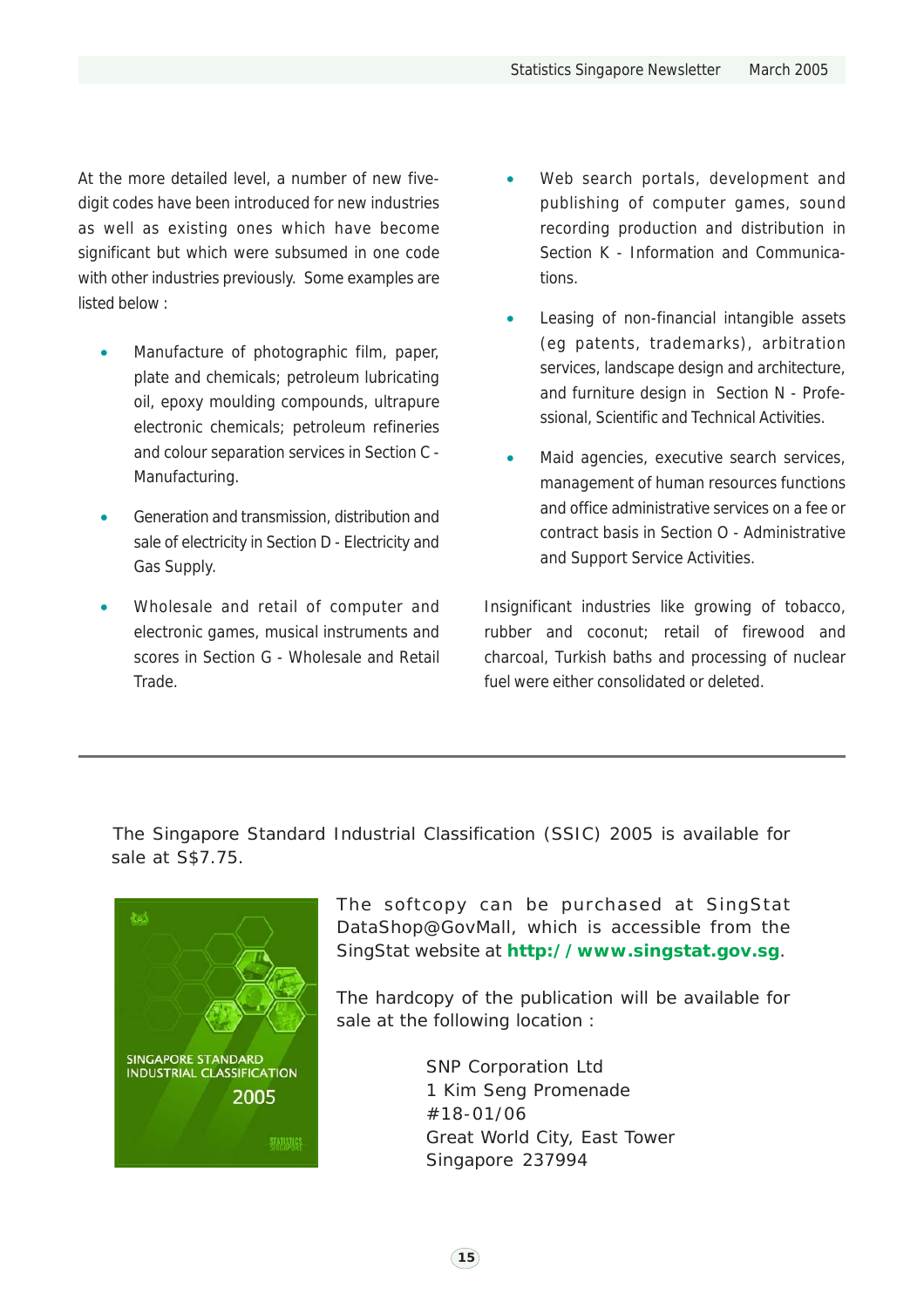# Seminar on United Nations Statistics Division's Statistical Activities

The Singapore Department of Statistics held a seminar on the statistical activities of the United Nations Statistics Division (UNSD) on 28 March 2005. Dr Paul Cheung, Director of UNSD provided an update on the 36th session of the United Nations Statistical Commission (UNSC) and information on the new statistical activities to be embarked upon.

As the statistical secretariat of the United Nations, the UNSD's main functions are :

- (a) to develop methodologies for the global statistical system
- (b) to maintain and update global databases
- (c) to coordinate international statistical programmes and activities
- (d) to provide technical assistance to countries

Member countries also provide statistical support to the expert groups formed by UNSD to review various methodological issues in specific statistical subject matters.

The UNSD is currently working on the following programmes/projects :

### **Revision of System of National Accounts 93 (SNA 93)**

Work on the 2008 update of SNA 93 is currently in progress. Advisory groups may be established to review the implementation of the revisions.

The UNSD, in collaboration with the United Nations Economic and Social Commission for Asia and the Pacific (UNESCAP), will be organizing a workshop in Bangkok in April 2005 for countries to develop a regional forum for consultation on methodological and practical issues relating to the SNA 93 update.

Key issues of the SNA 93 update and expert recommendations for changes on topics such as treatment of military assets, employer retirement pension schemes, and stock options, will be introduced and discussed.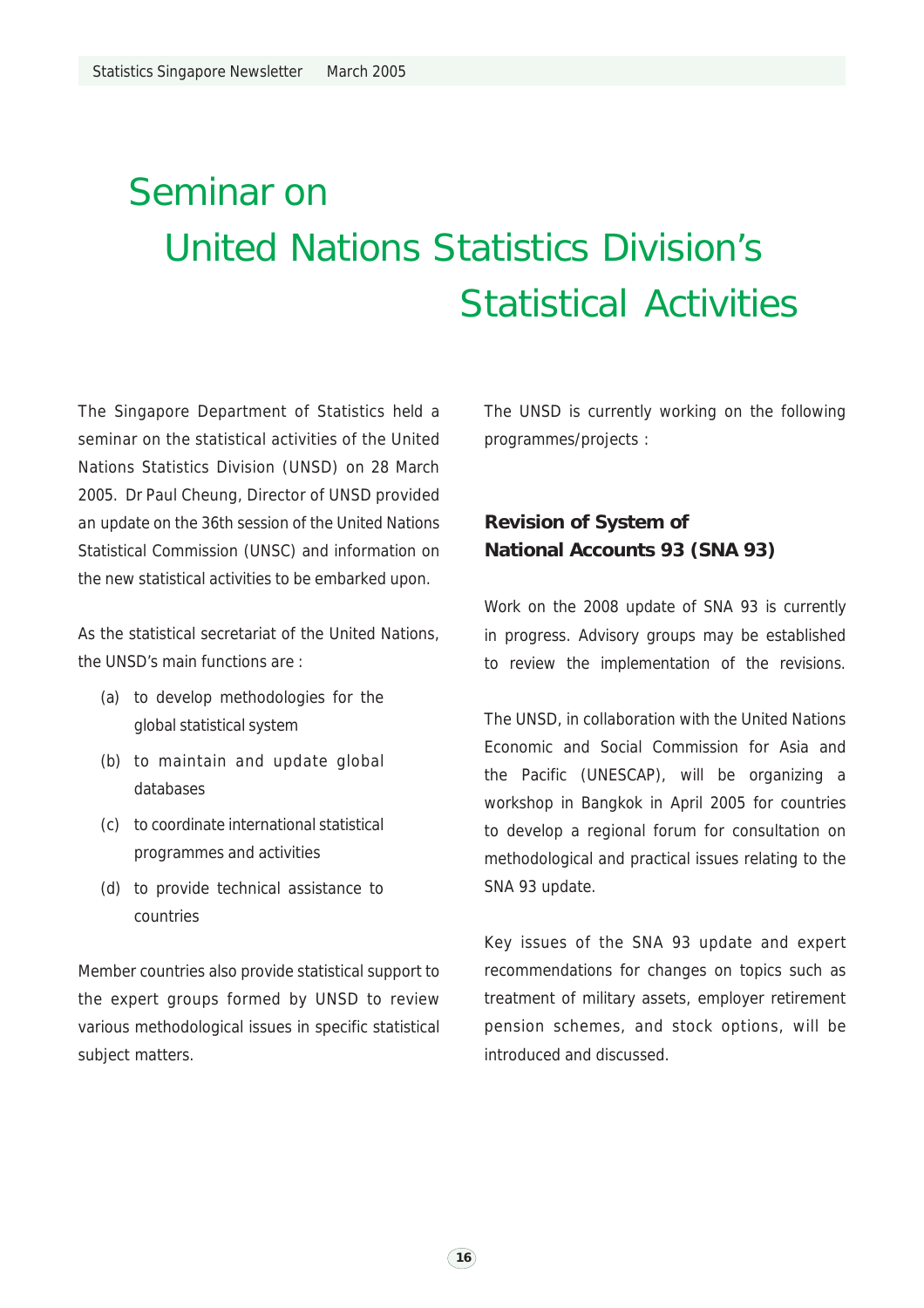### **Review of Energy and Industrial Statistics**

UNSD has identified the need to review these areas of statistics, to update the methodologies used and to assess their relevance to users.

The energy statistics programme was reviewed at the 36th session of the UNSC. A report from Statistics Norway, which provided an overview of new needs for energy statistics and the resources available to meet these needs, was tabled for discussion.

For the 37th session of the UNSC, the review of the industrial statistics programme is planned. Issues such as frequent changes in products due to shortening of product life cycle, changes in quality of the product, price changes for the value series, as well as the recommended methodology to link indices and the rebasing of data series will be discussed.

### **System of Environmental Economic Accounting 2003 (SEEA 2003)**

The SEEA 2003, a satellite system of the SNA, comprises various categories of accounts that cover information relating to the use of energy and materials, supply of natural resources, and costs of protecting the environment and managing natural resources. A task force will be formed to look into the viability of implementing the framework for environmental-economic accounting within the next five years.

### **2010 World Population and Housing Census Programme**

UNSD has commenced work on the 2010 round of global population censuses programme. It aims to identify critical issues related to the planning of the next round of population and housing censuses, set priorities and propose outputs for the development of the programme. In 2000, countries either adopted the register-based approach or the traditional fieldwork approach in census taking. More countries have since moved towards the adoption of the register-based approach. UNSD is currently reviewing the UN Principles and Recommendations for Population and Housing Censuses for the 2010 round of population and housing censuses.

### **Millennium Development Indicators**

UNSD is reviewing the indicators used to measure the progress towards the Millennium Development Goals, which include eradicating extreme poverty and hunger, achieving universal primary education and ensuring environmental sustainability.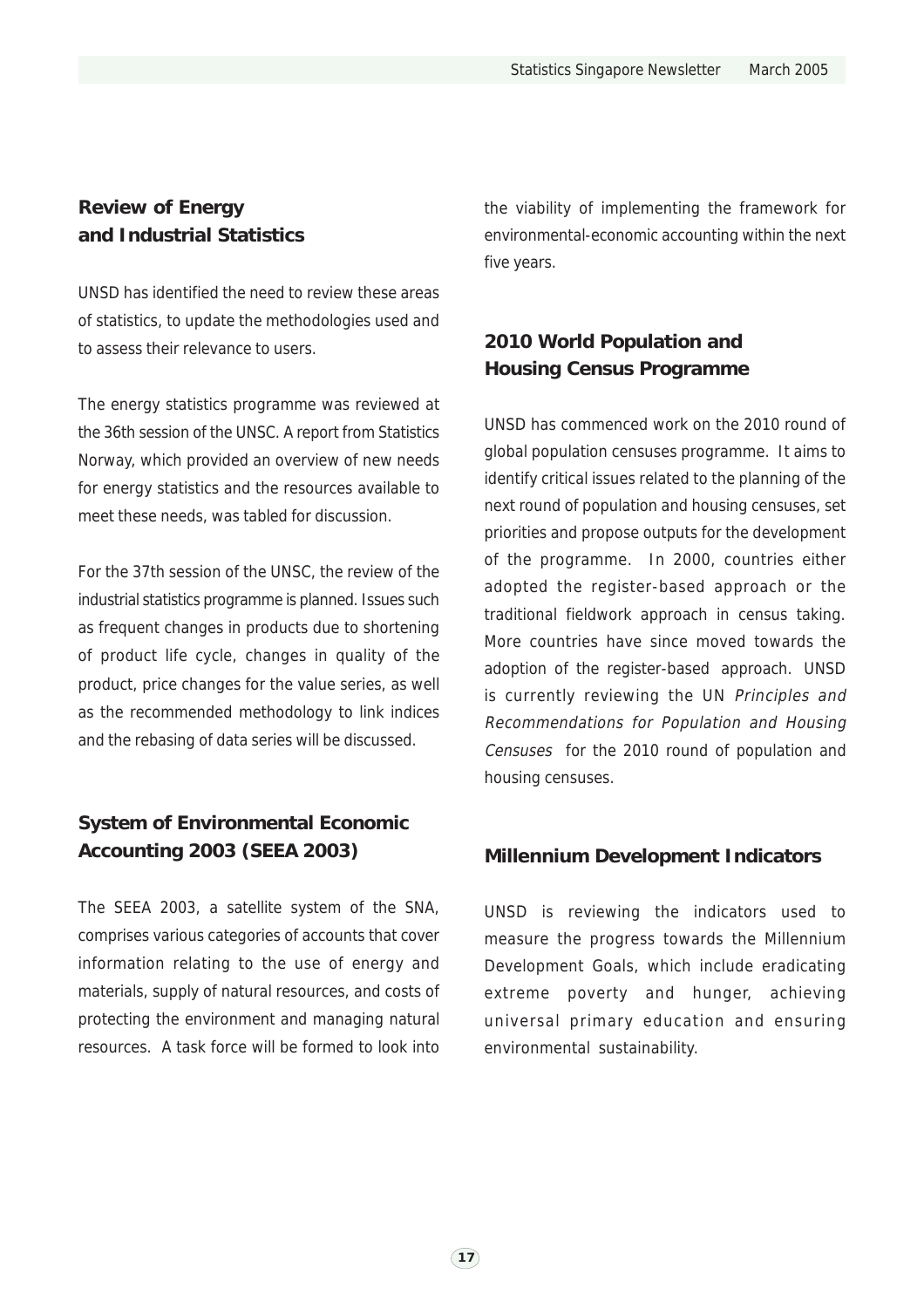# **Formation and Cessation of Companies and Businesses, 2004**

### **Companies**

Company formation in 2004 increased by 27 per cent over the previous year to reach 17,150. All major industries registered double-digit growths. The transport and communications industry recorded the strongest growth of 39 per cent. The manufacturing, and financial and business services industries reported significant increases of 35 per cent and 33 per cent respectively.

In 2004, a total of 6,540 companies ceased operations, representing a decline of 14 per cent over 2003. All major industries recorded lower numbers of company closures. Among them, the manufacturing industry recorded the largest drop of 26 per cent in company cessation.

### **Businesses**

The number of new businesses formed stood at 25,010 in 2004, a drop of 3.1 per cent over 2003. Most major industries recorded lower numbers of business formation, except for the manufacturing industry where more new businesses were set up (1.6 per cent).

After three consecutive years of decline in business cessation, the number of business closures increased by 8.3 per cent in 2004 to reach 11,610. With the exception of the construction industry, all major industries recorded a rise in the number of business cessations.



CHART 1 FORMATION AND CESSATION OF COMPANIES CHART 2 FORMATION AND CESSATION OF BUSINESSES

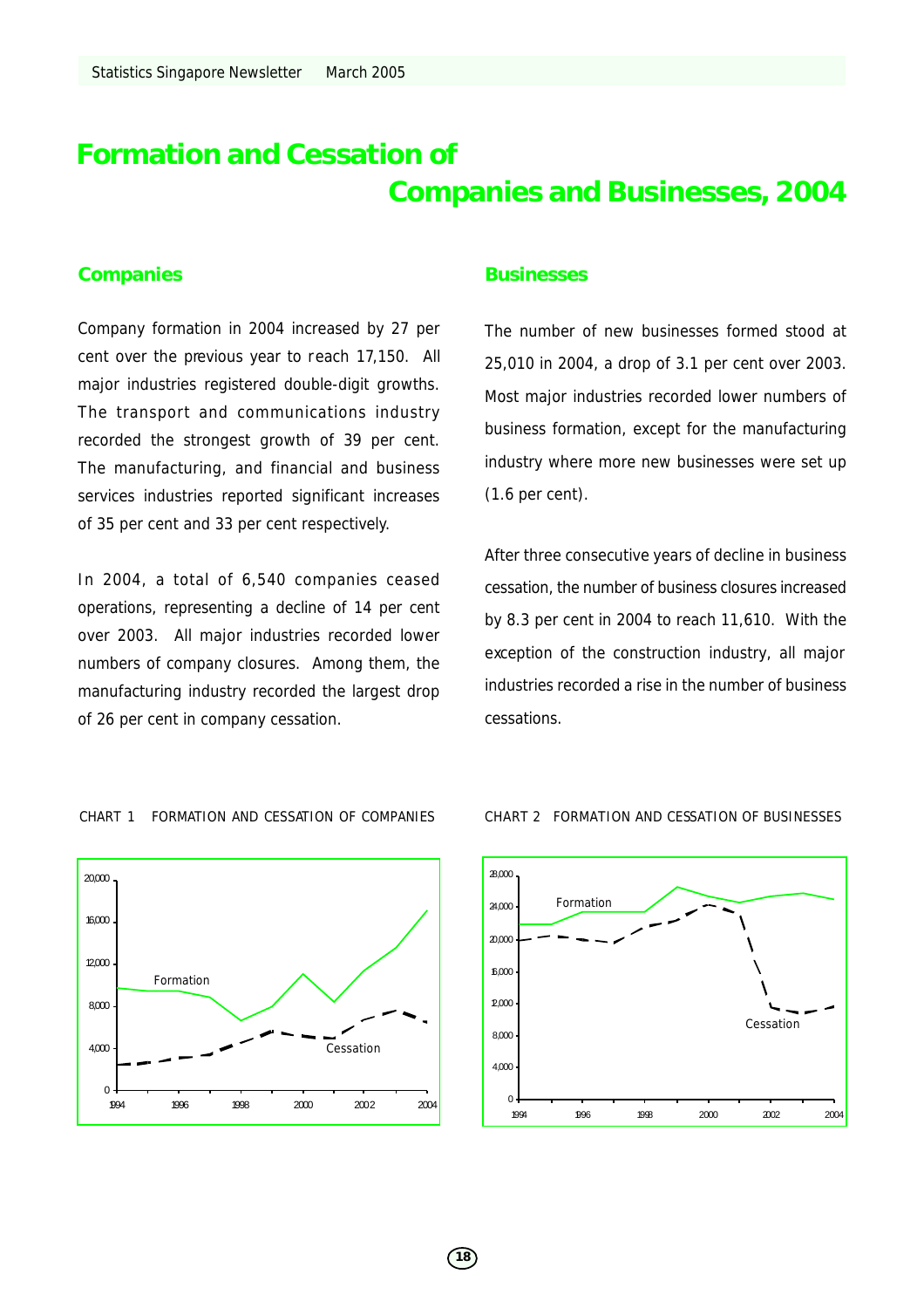# **Overseas Visitors**

The Singapore Department of Statistics received the following visitors in the past seven months. Topics discussed include establishment surveys, statistical databases, IT applications and development, Singapore's statistical system, occupational and educational classifications, information/dissemination services and website issues, national accounts compilation, annual survey sampling frame, survey operations, updates on the latest session of the UN Statistical Commission and new activities by UNSD.

### **Australia**

- Australian Bureau of Statistics
- Mr Jonathan Palmer Chief Information Officer
- Ms Gemma Van Halderen Director Special Projects Unit (Methodology Division)
- **Dr Tam Siu Ming** First Assistant Statistician (Information Management Division)

### **China**

- Statistics Bureau, Beijing City
- Mr Wang Jun Vice Director General
- Mr Liu Jinshan Vice Section Chief
- **Ms Zhao Chaomei** Vice Section Chief
- **Ms Xia Qinfang** Vice Section Chief
- **Mr Ding Wenbin** Vice Director
- **Mr Zhao Yongjie** Vice Director
- Ms Mao Zhenfang Principal Staff Member
- Ms Cui Ping Vice Principal Staff Member

### **European Commission**

- ASEAN Statistical Capacity Building Programme (Identification Mission)
	- Ms Sabina Ronconi Expert

#### **Malaysia**

- Malaysia External Trade Development **Corporation**
- **Mr M T Rajah** Trade Commissioner

### **Taiwan**

- Directorate General of Budget, Accounting and Statistics (Section 4)
- **Ms Hsun-Jung Liu** Auditor
- Ms Yen-Chiu Chen Specialist
- Ms Shu-Chun Lu Clerk

### **United Arab Emirates**

- Department of Planning and Economy - Abu Dhabi
- Mr Humaid S Al Darei Advisor Research and Studies Administration
- **Mr Khaled Mohamed Al Kaabi** Legal Counsel

#### **United Nations Statistics Division**

 Dr Paul Cheung **Director**